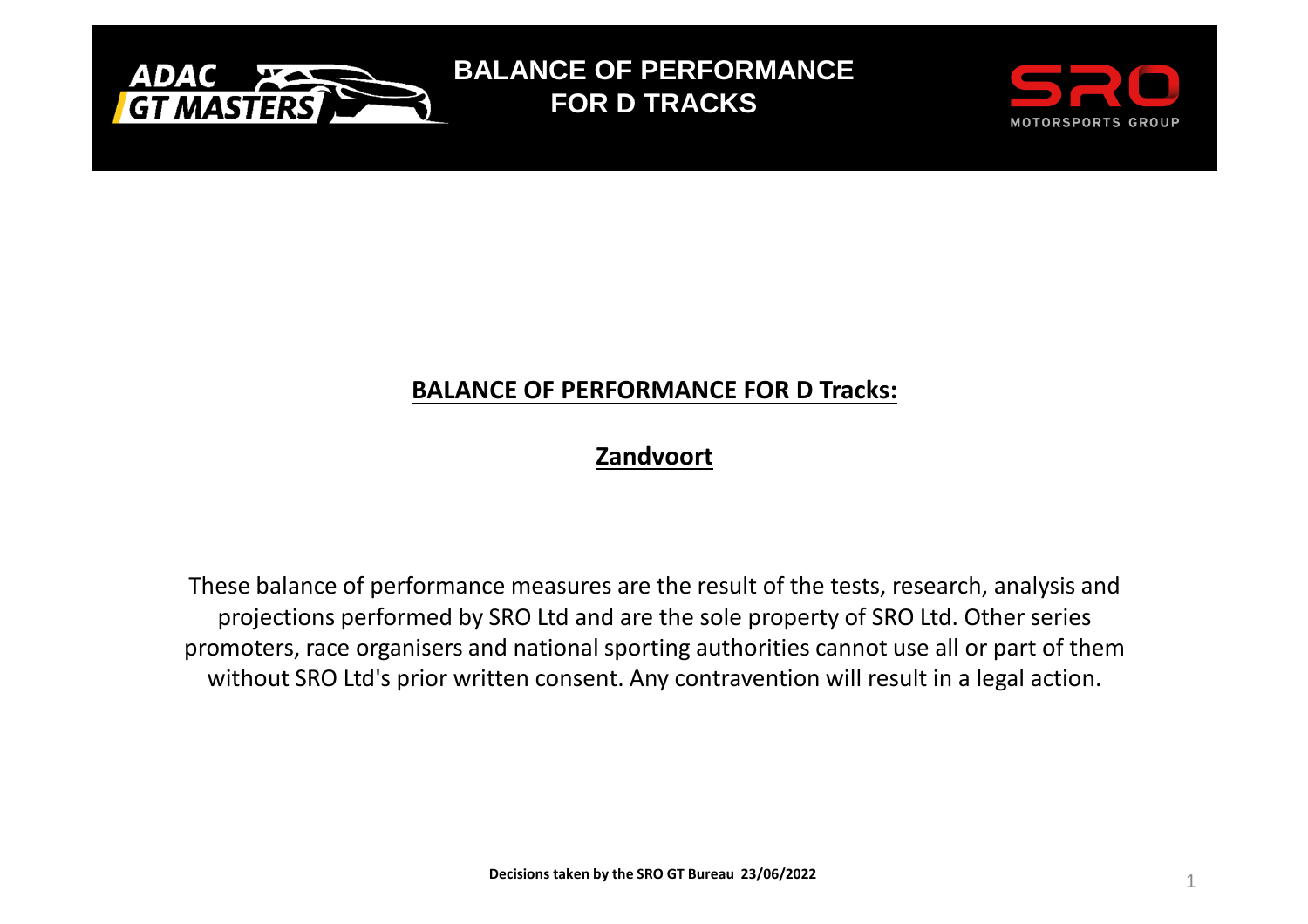

**Balance of PerformanceFIA GT3 Specification**



| Make            | <b>FIA GT3</b> | <b>Model</b>     |      | Min Weight   BOP Ballast | Total Weight   | <b>Engine</b>     | <b>Min RH</b> | <b>Min RH</b> | Lambda       | <b>Comments</b>      |
|-----------------|----------------|------------------|------|--------------------------|----------------|-------------------|---------------|---------------|--------------|----------------------|
|                 | Homologation   |                  | kg   | kg                       | without driver | <b>Restrictor</b> | <b>Front</b>  | Rear          | <b>Fixed</b> |                      |
|                 |                |                  |      |                          | weight kg      | size mm           | mm            | mm            |              |                      |
| Audi            | GT3-038        | R8 LMS EVO II    | 1260 | 50                       | 1310           | $2 \times 36$     | 65,5          | 128           | 0,91         |                      |
| <b>BMW</b>      | GT3-053        | M4 GT3           | 1265 | 50                       | 1315           | none              | 84,5          | 83,5          | 1,10         | Max Pboost see table |
| Lamborghini     | GT3-040        | Huracan GT3 2019 | 1230 | 80                       | 1310           | $2 \times 39$     | 70            | 128           | 0,89         |                      |
| <b>Mercedes</b> | GT3-042        | AMG GT3          | 1285 | 45                       | 1330           | $2 \times 34,5$   | 81            | 87            | 0,92         |                      |
| <b>Porsche</b>  | GT3-050        | 991 GT3-R        | 1235 | 25                       | 1260           | $2 \times 41,5$   | 70            | 124           | 0,88         |                      |

Remarks:

1.1 Additional weight must be installed in accordance with Appendix J article 257A – <sup>2022</sup>

1.2 Technical drawings of air restrictors for NA cars are registered with FIA. Only restrictors in compliance with this registration are allowed

1.3 Use of catalytic converter compulsory

1.4 Notes on boost control :

- Values are boost pressure ratio and need to be multiplicated by the ambient pressure to get the Pboost limit.
- Competitors must adjust boost pressure relative to ambient pressure at each event
- Pboost limits linear interpolation approach
- Control of Pboost strategy see further.

1.5 The SRO GT Bureau is allowed to modify any parameter required to establish the balance of performance cfr the current Regulations.

1.6 Cfr the current Regulations : Engine reference data (iA, Lambda, Fuel inj, Cam In/Out, airbox pressure drop, etc) is the one collected during BOP tests and will be used for checks.

1.7 Maximum static rear camber -3,5°

1.8 BMW (GT3-053) M4 GT3 – Engine settings as during Official Test @ Oschersleben and datasheet date 220404 98E10.

2.Control of Pboost strategy FIA (see further)

3. Pboost limits linear interpolation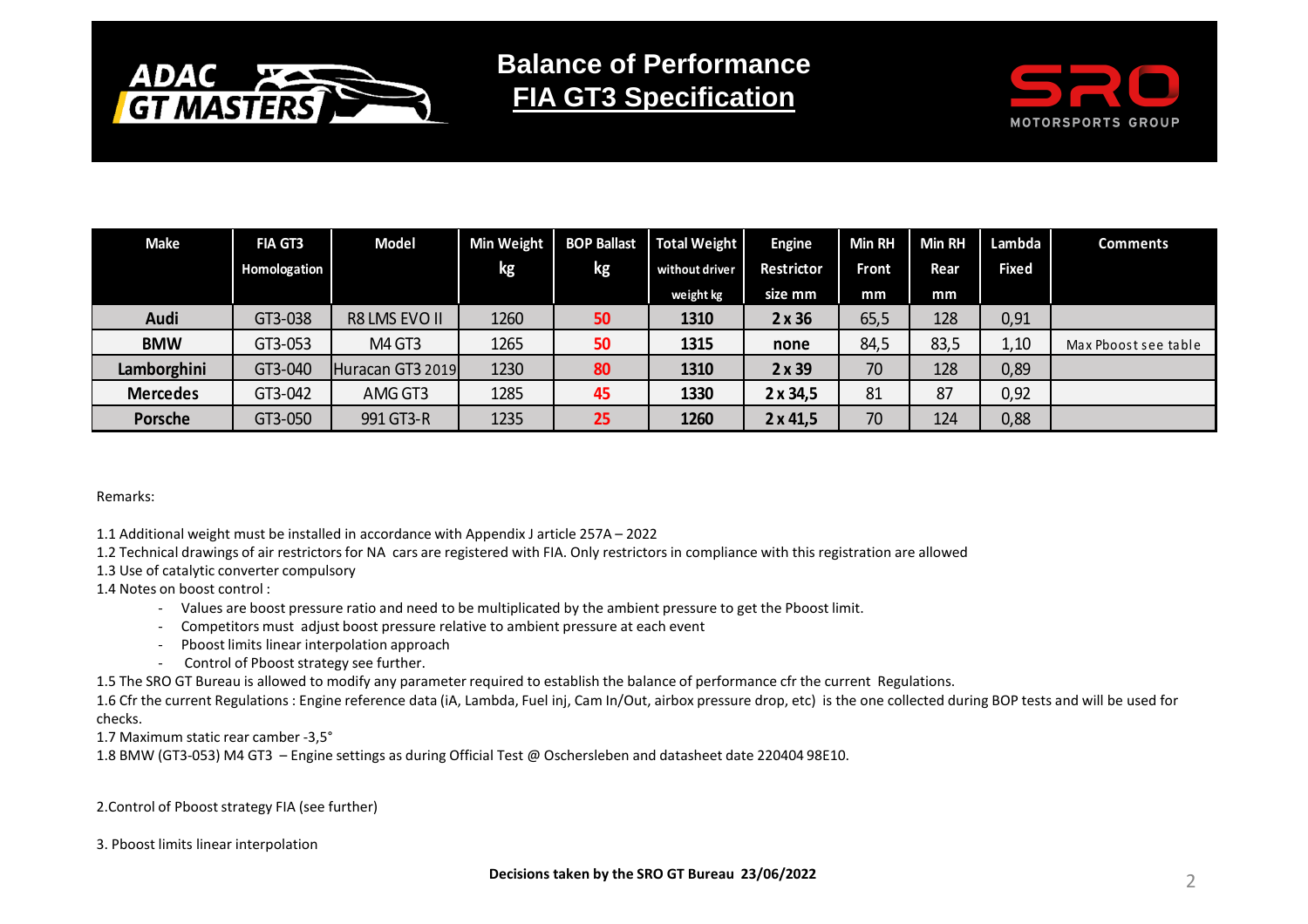

**Balance of Performance FIA GT3 SpecificationPboost Ratio table for Turbo cars**



| <b>Engine</b><br>speed | <b>BMW</b><br><b>M4 GT3</b>    |
|------------------------|--------------------------------|
| <b>RPM</b>             | Pboost ratio @<br>rpm @ Lambda |
| 4000                   | $2.33 \ @ 1.10$                |
| 4250                   | 2.38 @ 1.10                    |
| 4500                   | 2.42 @ 1.10                    |
| 4750                   | 2.47 @ 1.10                    |
| 5000                   | 2.50 @ 1.10                    |
| 5250                   | 2.54@1.10                      |
| 5500                   | 2.61@1.10                      |
| 5750                   | 2.65 @ 1.10                    |
| 6000                   | 2.68 @ 1.10                    |
| 6250                   | 2.71@1.10                      |
| 6500                   | 2.61@1.10                      |
| 6750                   | 2.52 @ 1.10                    |
| 7000                   | 2.38 @ 1.10                    |
| 7250                   | 2.23@1.10                      |
| $> = 7500$             | $2.00 \ @ \ 1.10$              |